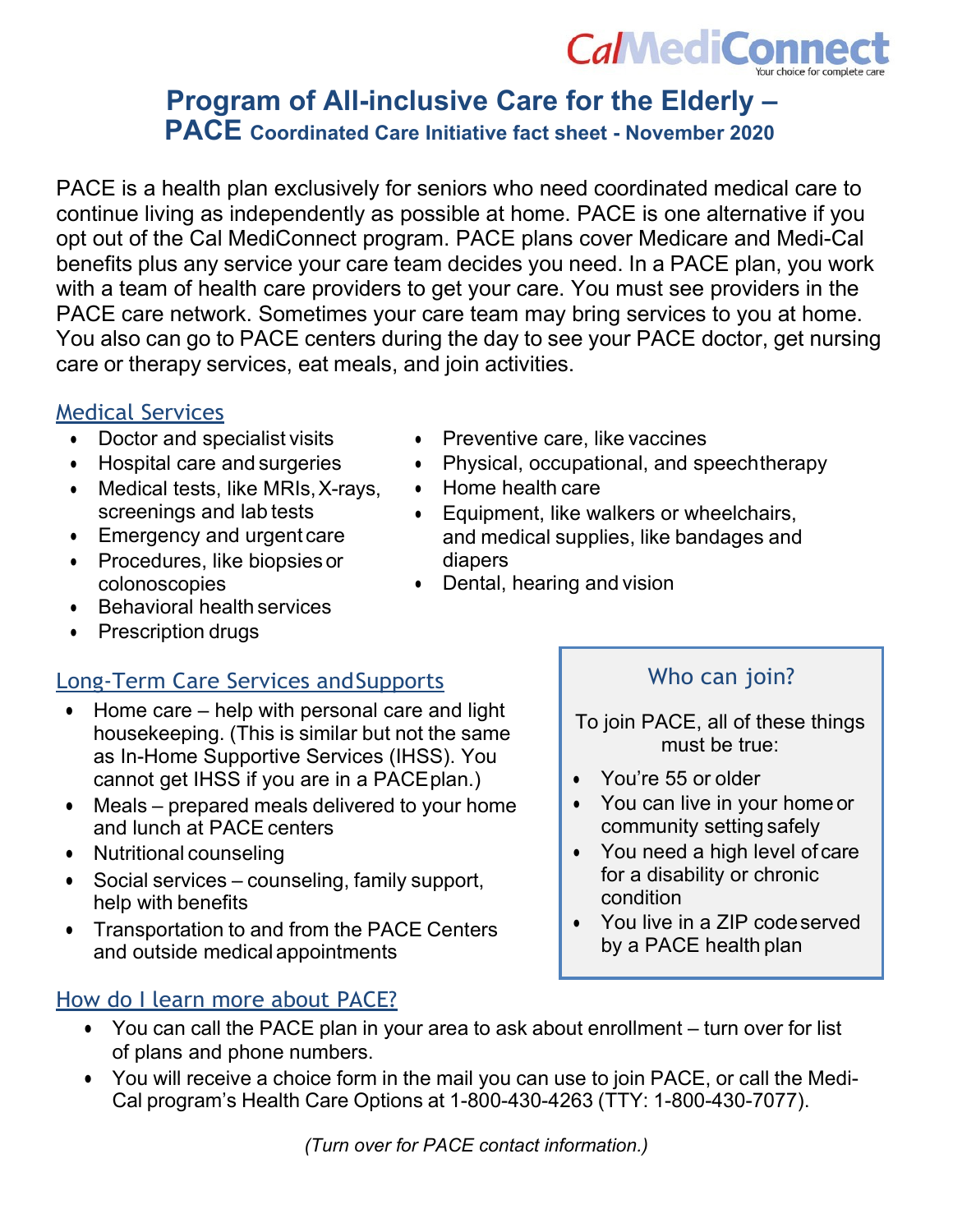

# Program of All-Inclusive Care for theElderly (PACE) Plans

# **Los Angeles County**

• AltaMed PACE:1-877-462-2582

90001, 90002, 90003, 90004, 90005, 90006, 90007, 90008, 90010, 90011, 90012, 90013, 90014, 90015, 90016, 90017, 90018, 90019, 90020, 90021, 90022, 90023, 90026, 90027, 90028, 90029, 90031, 90032, 90033, 90036, 90037, 90038, 90039, 90040, 90041, 90042, 90043, 90044, 90047, 90056, 90057, 90058, 90059, 90061, 90062, 90063, 90065, 90071, 90201, 90220, 90221, 90222, 90240, 90241, 90242, 90247, 90248, 90249, 90250, 90255, 90260, 90262, 90270, 90280, 90301, 90302, 90303, 90304, 90305, 90504, 90506, 90601, 90602, 90603, 90604, 90605, 90606, 90640, 90650, 90660, 90670, 90706, 90712, 90713, 90723, 90746, 90747, 90805, 91006, 91007, 91008, 91010, 91016, 91107, 91108, 91204, 91205, 91702, 91706, 91709, 91722, 91723, 91724, 91731, 91732, 91733, 91740, 91741, 91744, 91745, 91746, 91748, 91750, 91754, 91755, 91765, 91766, 91767, 91768, 91770, 91773, 91775, 91776, 91780, 91789, 91790, 91791, 91792, 91801, 91803

• Brandman Centers for Senior Care: 1-855-774-8444

91040, 91301, 91302, 91303, 91304, 91306, 91307, 91311, 91316, 91324, 91325, 91326, 91331, 91335, 91340, 91342, 91343, 91344, 91345, 91352, 91356, 91364, 91367, 91401, 91402, 91403, 91405, 91406, 91411, 91423, 91436, 91501, 91502, 91504, 91505, 91506, 91523, 91601, 91602, 91604, 91605, 91606, 91607

• LA Coast PACE: 1-800-734-8041

90045, 90066, 90094, 90230, 90232, 90245, 90254, 90266, 90274, 90275, 90277, 90278, 90291, 90292, 90293, 90501, 90502, 90503, 90505, 90701, 90703, 90710, 90715, 90716, 90717, 90731, 90732, 90744, 90745, 90755, 90802, 90803, 90804, 90806, 90807, 90808, 90810, 90813, 90814, 90815, 90831

• Pacific PACE: 1-800-851-0966

90046, 90068, 91001, 91011, 91020, 91030, 91040, 91046, 91101, 91103, 91104, 91105, 91106, 91201, 91202, 91203, 91206, 91207, 91208, 91210, 91214, 91331, 91352, 91501, 91502, 91504, 91505, 91506, 91601, 91602, 91605, 91606, 91608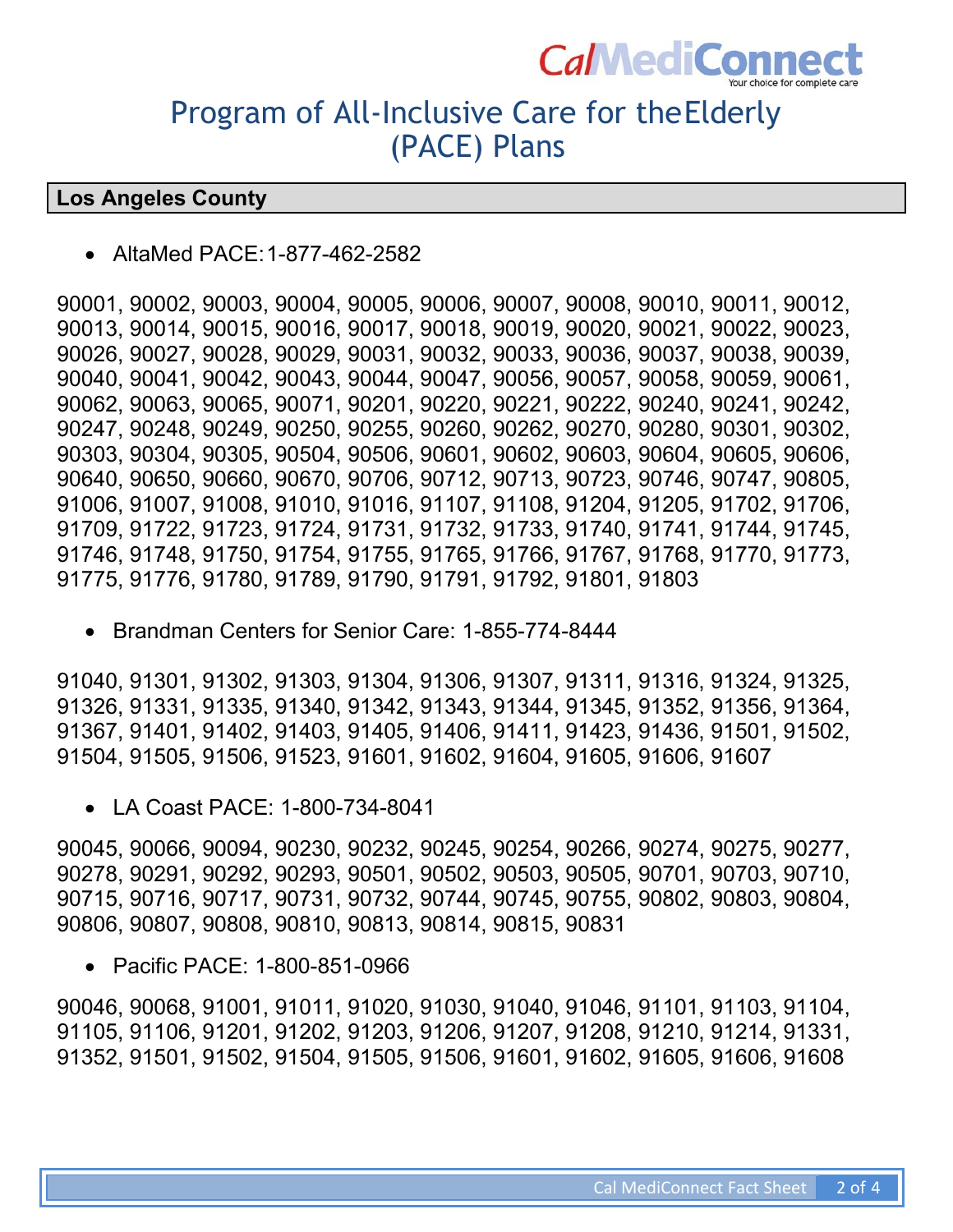## **Orange County**

• CalOptima PACE: 1-855-785-2584

92637, 92705, 92801, 92805, 92840, 92843

## **Riverside & San Bernardino Counties**

• InnovAge PACE: 1-877-653-0015

91701 91708 91709 91710 91729 91730 91737 91739 91743 91752 91758 91761 91762 91763 91764 91784 91785 91786 92223 92313 92316 92318 92320 92322 92324 92325 92331 92334 92335 92336 92337 92346 92350 92354 92357 92359 92369 92373 92374 92375 92376 92377 92399 92401 92402 92403 92404 92405 92406 92407 92408 92410 92412 92413 92414 92415 92418 92501 92504 92505 92506 92507 92508 92509 92513 92514 92515 92516 92517 92518 92519 92521 92522 92551 92552 92553 92554 92555 92556 92557 92570 92571 92572 92599 92860 92877 92878 92879 92880 92881 92882 92883

## **San Diego County**

• Gary & Mary West PACE: 1-760-280-2234

92028, 92059, 92061, 92003, 92057, 92084, 92082, 92054, 92056, 92083, 92026, 92027, 92008, 92081, 92069, 92096, 92009, 92078, 92029, 92025, 92024, 92067, 92127, 92128, 92065, 92007, 92091, 92075, 92064, 92014, 92130, 92129, 92037, 92121, 92126, 92131, 92093, 92145, 92122

• San Diego PACE: 1-844-473-7223

91901, 91902, 91903, 91905, 91906, 91910, 91911, 91913, 91914, 91915, 91916, 91917, 91931, 91932, 91934, 91935, 91941, 91942, 91945, 91948, 91950, 91962, 91963, 91977, 91978, 91980, 92003, 92007, 92008, 92009, 92010, 92011, 92014, 92019, 92020, 92021, 92024, 92025, 92026, 92027, 92028, 92029, 92037, 92040, 92054, 92056, 92057, 92058, 92059, 92061, 92064, 92065, 92067, 92069, 92071, 92075, 92078, 92081, 92082, 92083, 92084, 92091, 92093, 92096, 92101, 92102, 92103, 92104, 92105, 92106, 92107, 92108, 92109, 92110, 92111, 92113, 92114, 92115, 92116, 92117, 92118, 92119, 92120, 92121, 92122, 92123, 92124, 92126, 92127, 92128, 92129, 92130, 92131, 92133, 92134, 92136, 92139, 92140, 92145, 92152, 92154, 92173, 92182